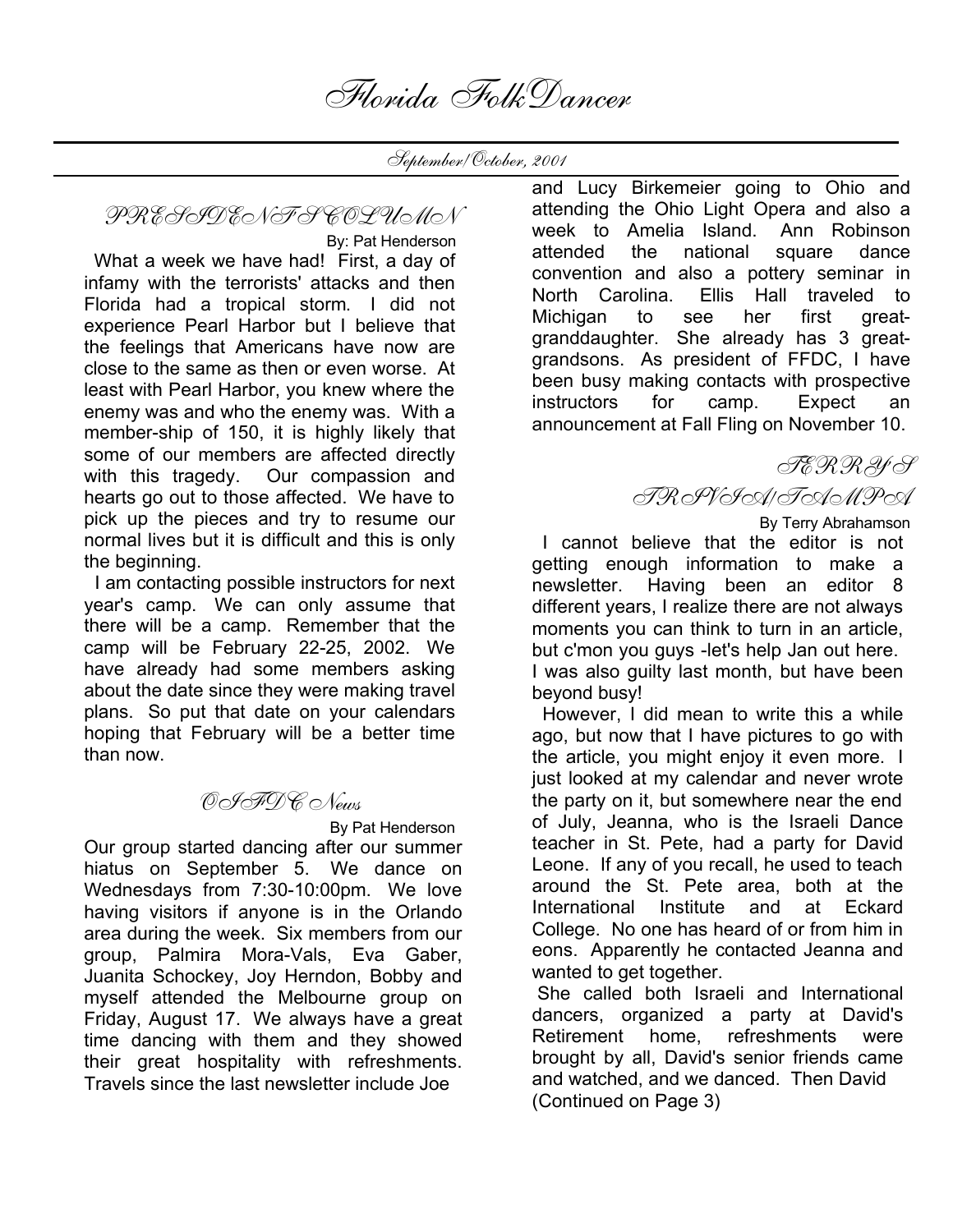#### (Cont'd from Page 1)

decided he could dance; and not only did he dance, but he taught Zorba - with such aplomb! He was happy, excited, enervated we loved watching him. The biggest part of all of this is that David is 92 years old! The recreation person there took pictures, and I hope I am sending them to ?? to be included in this newsletter. [Editor's note: Unfortunately, we cannot include photos in the newsletter due to the difficulties for emailing graphic material out to a large number of council members. Maybe Terry will bring her photos to the Fling] He and I danced the Mexican Hat Dance (in the pictures) and he was up for many more. Ann Kessler & Judith Baizan were also there to help me teach international dances, but we also did many Israeli. David sent me copies of some dances as well as the directions for the dances for our group, thrilled to have someone carry on with the dancing. Such a moment, such a doll! There should be more magic moments like this. I hope he shows up somewhere again - the rec leader says he's not as sharp this year as he was last but he seemed great to me! Thanks to Jeanna for organizing the evening. Labor Day weekend found me and my daughter (Mick, who broke her ankle) at Larry Chase's Still Dancin' contra camp in Black Mountain, N.C. We went up a week ahead, ordered food, shopped for food, put food away, prepared food, served food - for 300 people. You should have seen Mick get around on her crutches! The camp started Fri night, went through Sun lunch. However, I left on Saturday after dinner (and prepping for snacks) for GA where I went to my usual Israeli Dance camp, arriving there after midnight, dancing until 3 a.m. continuing all day Sunday and most of Monday. Stayed with a friend in Atlanta to recuperate, arriving home Tuesday just in time to teach a newly learned dance to my group. Two weeks later and I think I'm still trying to recover. I think my 65th birthday (this 23rd of Sept) is trying to tell me something!

 Even though I named this article Terry's Trivia, I will tell you that Ursula left for China

this week. Andi Kapplin has purchased a condo in Vancouver (I guess they really liked it…and no, they're not moving there permanently - thank G-d); Judith hit another Scan camp; all of us have shown our pictures to each other of our countries we visited; Judith had a Scan party at her house when the center was closed - we had wonderful hors d'oevres, Susan (new person) sang some English songs, our new little dance group that I'm playing with "Leather Soles" - played a few dances, Judith showed some videos with the dances presently being done - and a good time was had by all. Andi is still going to Sarasota's group on Wednesdays, Andy is still swing dancing all over, Bill Schwarz, who abandoned the international group also is swing and country dancing as well as back at the bridge table. The orchestra is about to start its new season, so Kathie and Ken are at rehearsals, although Kathie is managing to cavort around the country with her Merriweather group - which is playing at the Tallahassee Endless Summer next weekend. I think that's all I can think of. Again, I invite my own group to give their own details of their own lives, so that I don't look so egotistical in these columns. Hope to see you all somewhere - soon! I bought a new book full of international dances for John and me to play for you - aren't you excited? Listen, someday we're going to be good! TA

SARASOTA GRAPEVINERS

By Thekla Kahn

With the snow birds gone, the dancers stayed, and we had a pretty successful summer, with enough dancers to close the circle. Ann Kessler was with us part of the summer, but then she took a well-deserved vacation from us and spent time in New York. Marie Millett led our dances with some assist from Eva Stunkel and Andi Kaplin.

 On very short notice we had the pleasure of Don Schillinger's presence on 9/19. Don stems from Philadelphia and is an excellent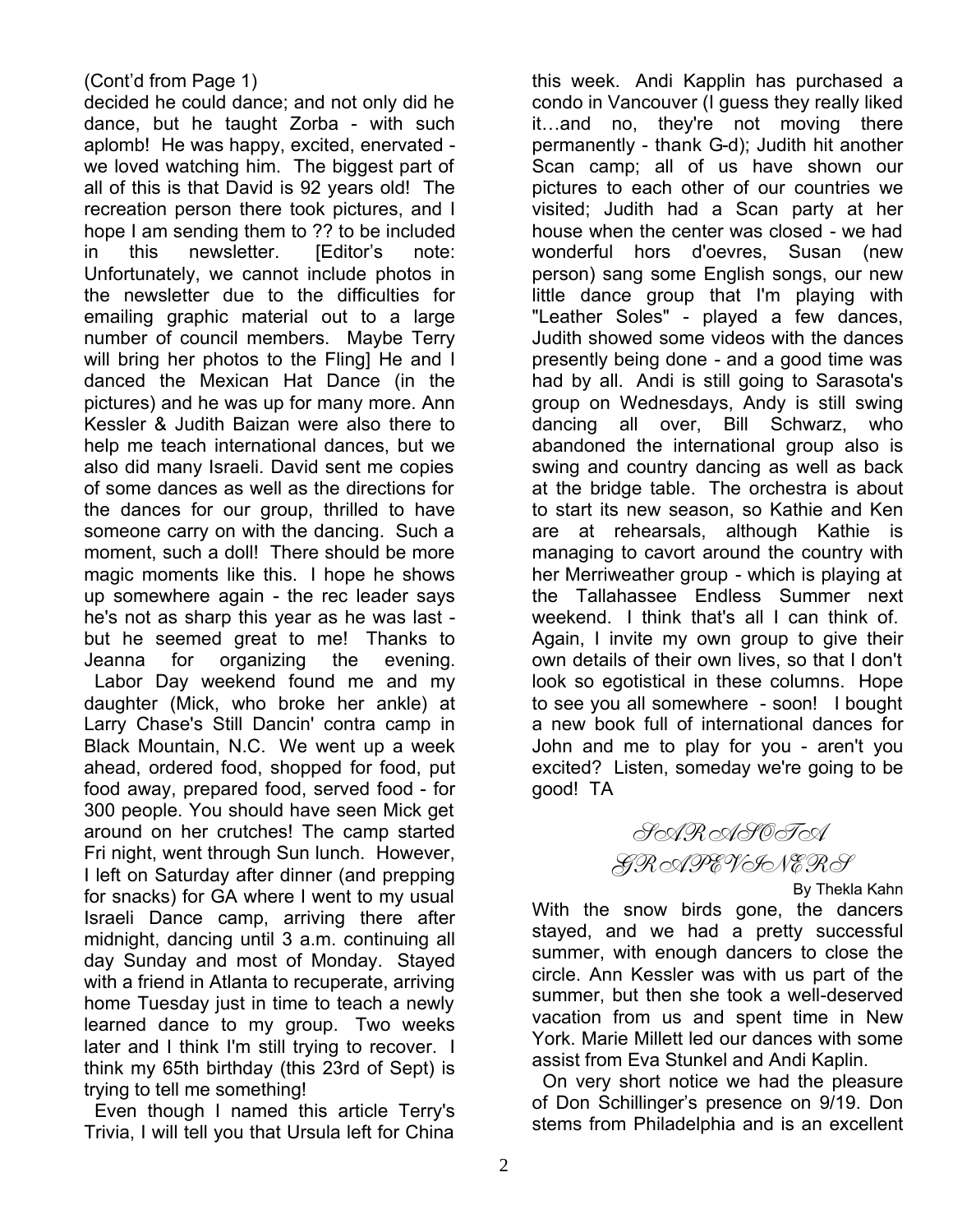Israeli folk dancer and teacher. He brought his 'gear' and treated us to an evening of old and new Israeli dances. Don't fret - even though you missed this great evening, he will return to us in April, 2002 and give an Israeli Workshop; the exact date, place, and other particulars not yet specified. So, look for more information on this when date & venue have been established.

 Ann K is joining us again in October, and if you are in the neighborhood, come and dance with us at the Sarasota Bayfront Rec. Center!

#### From the Babiaks:

Dear Fellow folkdancers, We miss you! We are looking forward to Fall Fling in Melbourne on November 10.

 August, Dmitri took a tour of Eastern Europe, visiting Warsaw, Krakow, Prague, Budapest, looking for information for his memoirs.

 Now suddenly it's FALL and we have 16 shows scheduled, most of them Oktoberfests. We now work jointly with a young couple on Siesta Key who run a business called Interproductions. We consider them (and the Valantys) the heirs to all the music and dance and costumes and literature we have accumulated over these thirty years of folk dancing. They have just opened a web site to display their business. Take a look at www.tahja.com (Photos of our dancers and us are included in the sections labeled oompahpah and Ukrainian.)

 The Valantys have been dancing up a storm in Pennsylvania this summer. They send us videos of their shows and we are amazed by their creativity and drama. (We'll bring their latest video to Fall Fling.) Shirley & Dmitri

ST. AUGUSTINE ENGLISH COUNTRY **DODONEE** 

 If you enjoy contra or folk dance, come to St. Augustine on the  $4<sup>th</sup>$  (usually) Friday evening of the month for English Country Dancing led by

Charles Dyer and accompanied by live music from "Jubilee". All dances are reviewed prior to execution. This monthly event starts at 7:45 p.m. and is held at the St. Augustine Art Association on 22 Marine St., St. Augustine. Dancing ends at 10:30. Donation is \$6. For further information, call 904-731-7058 or go to Charley's website: http://chdyer.tripod.com/. The next dances will be held on Oct. 26, Nov. 30  $(5<sup>th</sup> Friday)$ , and Dec. 28.

GAINESVILLE

By Jenneine Lambert

 It seems the University of Florida Inter-national Folk Dancers are having their own Greek rush this term. We started the school year with great attendance (almost 46 total, I believe) on Aug. 24th. The Jack and Linda Seltzer team along with the student officers have ignited a real jump start with the teaching strategies. After the hour of teaching and a break we alternate a request with a review from last week and then repeat a "taught earlier" dance.

 Also, we were invited to the first ever Ocala Greek Festival. The local newspaper did a feature article on the festival and included two pictures of our group in costume. We danced three sets and then stayed to dance with the band. Over 6,000 people showed up! One serendipity attraction was the wonderfully energetic dancing provided by an Orlando couple: DEAN & KELLEY. I think they may have sat out on two, maybe three dances. But don't tell them I told on them. They were incredible.

 We also are invited to perform for a Greek fundraiser dinner Friday, September 28th. So, it's been a very Greek fall. We prolong it into October when the Gainesville Greek Community hosts it's festival. We are again invited to perform. I'll send the details as I receive them. Pensacola's Greek festival is Oct 12 & 13th if you are going that way, it has a great reputation for being wonderful. I'm hoping they will submit details about it.

 Also, a monumental mark in history has occurred with this fall session!

 John Ward has been with the University of Florida International Folk Dancers for FORTY YEARS. S A L U T E! So far, he has the earliest historical account of the club on campus. He also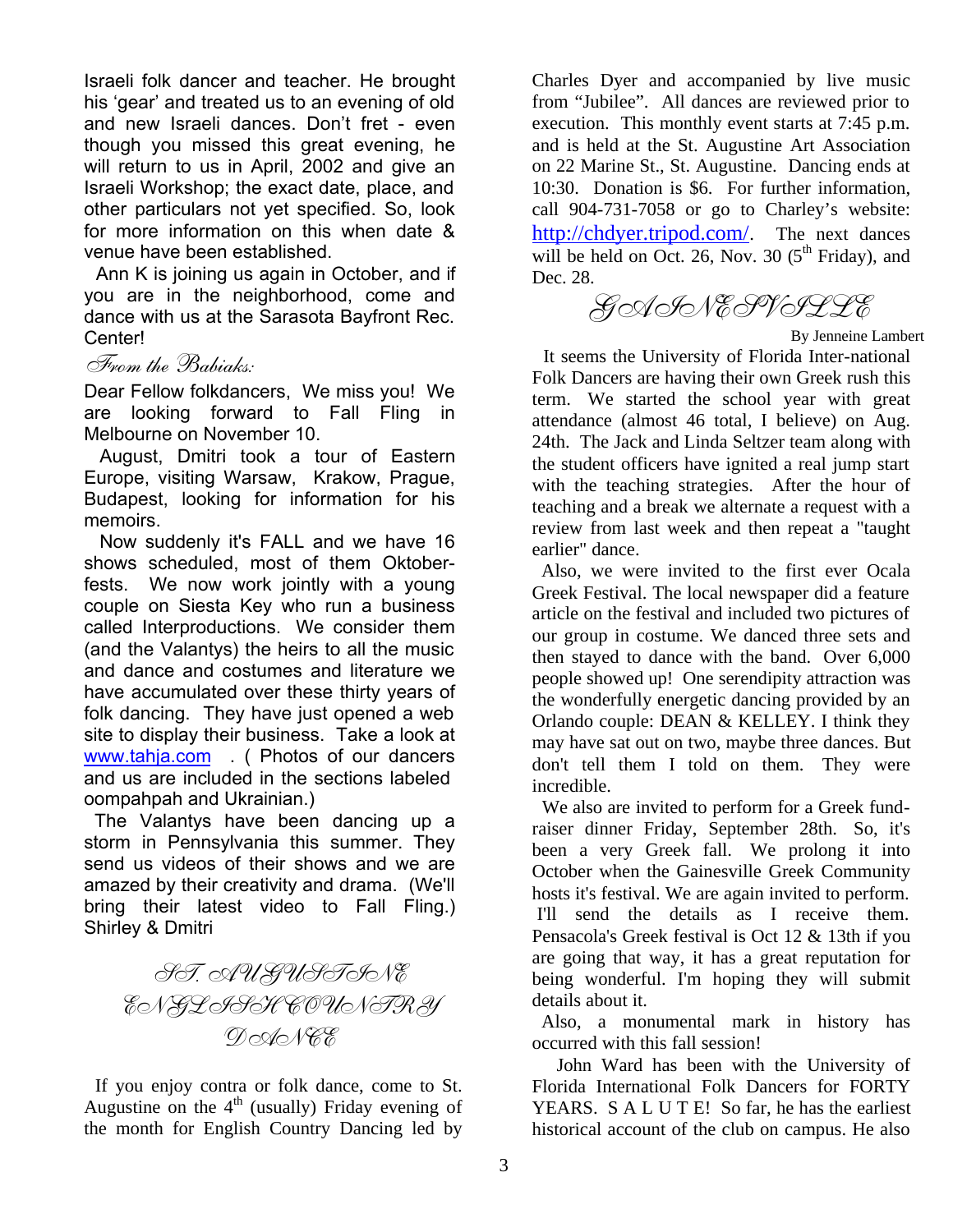managed to keep the club going during many lean times. We may have lost it's existence if it had not been for our two most senior dance veterans John Ward and Joyce Dewsberry, and of course, also Motley Deacon. We are alllll V E R Y grateful to them.

" IT'S GREAT TO BE A DANCING GATOR!" (sorry) "It's great to be a Florida dancer", (is that better?).

Jeanneine shares the following:

WHAT: Autumn Leaves (#18) Dance Workshop

- WHO: Istvan Z Szabo
- WHERE: Nashville, TN: Camp Widjiwaagan, YMCA
- WHEN: November 2 4 2001
- COST: \$60.00 (food & lodging separate)

INFO: billpatt@mindspring.com or Kate Croy - 615-889-2010

Brief bio:

Istvan Z Szabo - hometown = Bekescsaba, Hungary Army Folkdance Ensemble, Hungarian State Ensemble, Karpatok (Los Angeles), and AMAN (Los Angeles).

I want to plan on going, is anyone else interested? e-me directly please, and then polish those boots! jenneine

# SOUTH BREVARD

By John Daly

 I am changing my e-mail address to jbdaly@compuserve.com. We had a great time on August 17th when people from both the Orlando and DeLand groups came to visit. It's always great when friends come to visit.

 Do start planning for Fall Fling. A full day of request dancing on Saturday Nov 10 with a second day of something extra on Sunday, Nov 11. Most FFDC members will be familiar with the format. We meet at Melbourne Village Hall about 11 am. Dance for a bit. Break for a potluck lunch. Dance until supper. Break for supper using leftovers from lunch and whatever else we can find. Barbara and I usually smoke a turkey so we've never run out. Then we dance until 11 pm or until everybody fades away.

Best from all here in south Brevard.

## **TRIVIA POP QUIZ**

**(Answers next issue)**

- 1. Name two dances which are threesome mixers.
- 2. In what dance are hands in "V" position for parts 1 and 3, and in "W" position for parts 2 and 4?
- *3. Das Fenster* is what type of dance?
- 4. What is the kind of folk dance shoe that is lightweight, form fitting, with laces, worn by Scottish dance enthusiasts?
- 5. What is the German dance type that includes pivots and waltz steps combined in different ways?
- 6. "Forward up a double" is indicative of what ethnic form of dance?
- 7. Name the Japanese coal miner's dance
- 8. Who is a noted Armenian dance instructor from Fresno, California?
- 9. The Yemenite step is done in many dances from what country?
- 10. Greek dances are usually done with hands in what position?
- 11. Who is the current treasurer of the Florida Folk Dance Council?
- 12. Name the city where the last Fall Fling was held
- 13. What is the English name for *Sulam Yakov*?
- 14. *Goscie Jada* is a dance from what country?
- 15. Name 2 front basket hold dances
- 16. Name a novelty dance from the U.S. which includes a "Kick-ball-change" step.
- 17. What type of dance is *Esceri \_\_\_* and *Horehronsky \_\_\_?*
- *18. St. John River* (the dance) is from Canada, Florida, or Scotland?
- *19.* In the dance *Bannielou Lambaol,* the leader is at which end of the line (r. or l.)?
- *20.* Jenneine Lambert lives in what Florida city?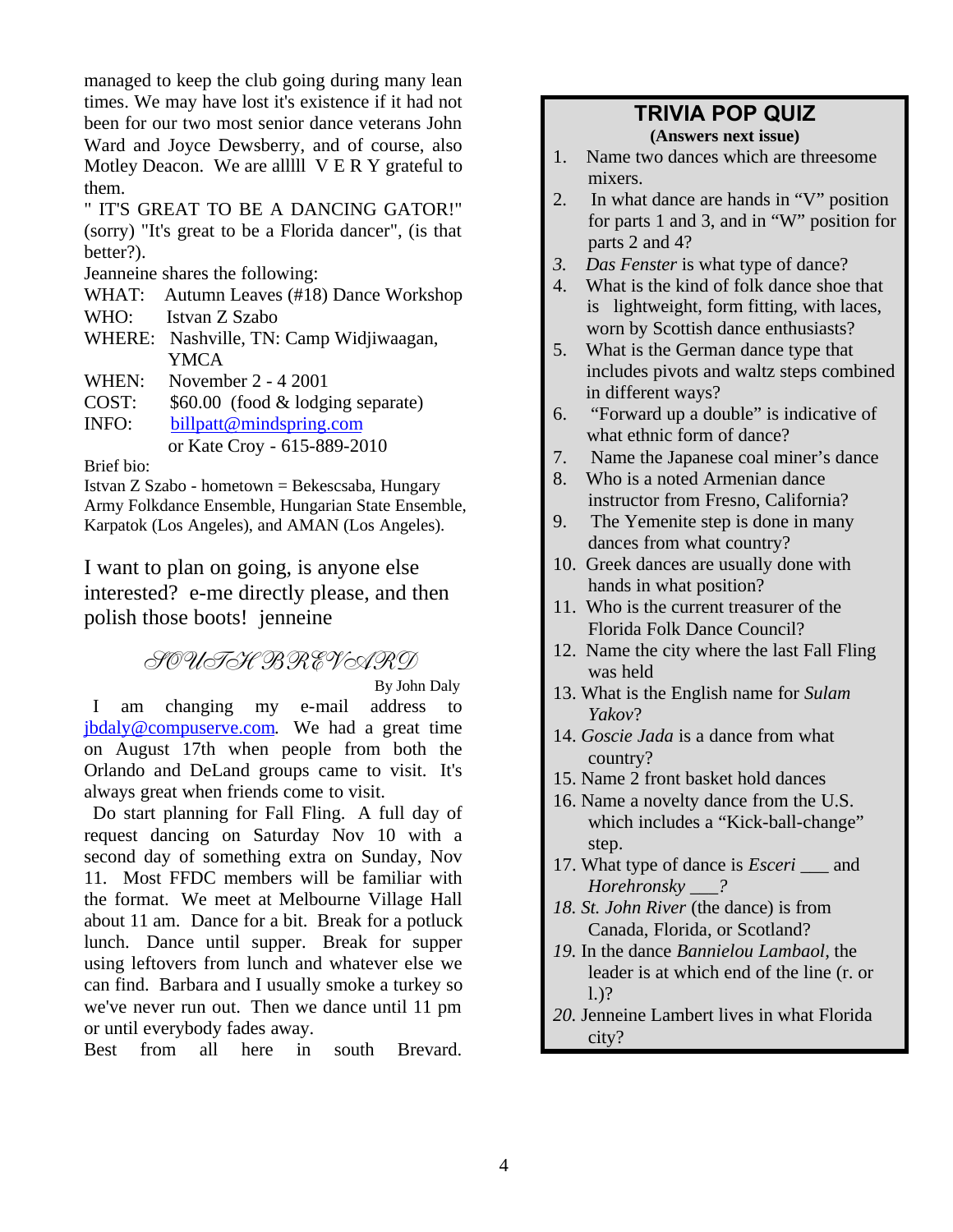# **Florida FolkDancer**

The Florida FolkDancer is a monthly publication of the Florida Folk Dance Council, Inc., a non-profit corporation whose purpose is to further knowledge, performance, and recreational enjoyment of International Folk Dance.

| President:           | Pat Henderson           |
|----------------------|-------------------------|
|                      | 9859 Berry Dease Rd.    |
|                      | Orlando, FL 32825       |
|                      | 407-275-6247            |
|                      | henderp@hotmail.com     |
| Vice-President:      | <b>Bobby Quibodeaux</b> |
| Treasurer/Secretary: | <b>Terry Abrahams</b>   |

Please send all submissions to:

Newsletter Editor: Jan Lathi 38 St. Andrews Court. Palm Coast, FL 32137 amarjan@bestnetpc.com Deadline:  $15<sup>th</sup>$  of the month prior to publication

Articles in the Florida Folk Dancer are a copyright of the Florida Folk Dance Council, Inc., or of their individual authors.

Subscriptions are \$12 per year and includes membership in the Florida Folk Dance Council. The membership year runs from one Annual Camp (usually February) to the next. New members will get membership for \$10 if they opt to receive the newsletter electronically.

Check the following website for further information on folk dancing in Florida: www.folkdance.org

**Send your items for ethnic and dance happenings by emailing or mailing to the editor by the 15th of the month deadline for inclusion in the following month's newsletter.** 

**Recipes wanted from you! For the Thanksgiving issue of the Florida FolkDancer, we would like to include some favorite ethnic recipes to share with readers. Surely, you can find directions for a super concoction to share with your folk dance friends.** 

#### **Mark Your Calendar:**

**World Music & Dance Camp**: October 5-8, Plymouth, Mass. Atanas Kolarovski (Macedonian), Joe Graziosi (Greek), Steve Kotansky (Balkan), Ahmet Luleci (Turkish). www.geocities.com/worldcamp.

**English Country Dance**: October 26, 2001: Time- 8 PM to 10:30 PM; beginner lesson at 7:45. Location - St. Augustine Art Association, 22 Marine St., St. Augustine, FL. Live music with Jubilee; calling by Charlie Dyer. Cost- Donation of \$6 per person.

**St. Augustine Greek Festival** at the Armory. Oct. 12-13. Live Band. Contact: Mikae Gaetanos 904-471-8278

**9 th Annual Greek Festival**, Lecanto, FL: October 26-28, 11  $a.m - 7:30$ , to 5 p.m. on Sunday. \$1 donation. St. Michael's Greek Orthodox Church, 4705 W. Gulf to Lake Blvd. (State Rd. 44), Lecanto FL.

**International Folk Dancers of Collier County,** Nov. 1 & 15, 1:30-3:30 p.m., East Naples Community Park, 3500 Thomasson Dr., Naples, FL. Info: Helen Marks, 941-793-1236

Fall Fling, Nov. 10<sup>th</sup>, Melbourne. Don't miss it. Contact John Daly, jdaly@palmnet.net or 321-951-9623.

**32nd Annual Thanksgiving Folk Dance Camp,** November 22- 25, Black Mountin, NC. Contact: P.O. Box 399, 161 Virginia Rd., Montreal, NC 28757; Phone 828-669-7323 or glenn.evelyn@att.net or www.bannermanfamily.com.

**Texas Camp,** November 22-25, Greene Family Camp, Bruceville, TX. Contact: Madeline Brock, email mbrock@greenbuilder.com or Kathleen Yoder, email foorabunga@pdq.net or www.yastreb.com/tifd/Camp01Main.html.

**Machol Miami 2001,** December 21-24, Sheraton Ft. Lauderdale Airport Hotel. www.israelidance.com/macholmiami.

**Terpsichore's Holiday 2001,** an intergenerational dance event, December 27. All ages. Information: Bob Mathis, 2705 Spencer Rd., Chevy Chase, MD 20815-3822 or talibob@starpower.net.

**Camp Weekend,** February 22-25, 2002. Okala, FL. Save this date!

**Dance on the Water, 18<sup>th</sup> annual folk dance cruises. June 10-**24, 2002 – Galapagos/Ecuador, July 23-Aug 6, 2002 – Alaska Inside Passage. Contact Mel Mann, 510-526-4033 or meldancing@aol.com or www.FolkDanceOnTheWater.org.